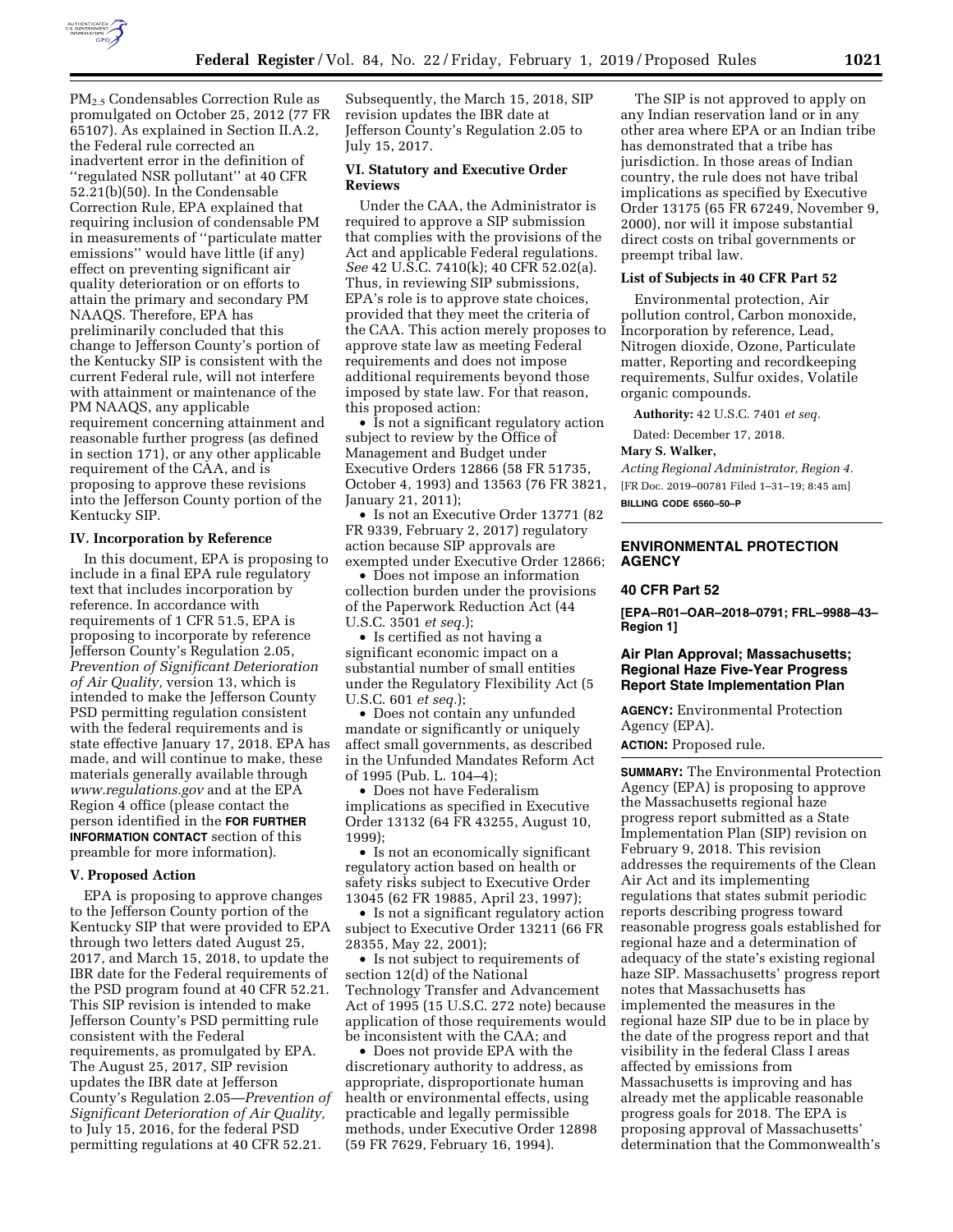regional haze SIP is adequate to meet these reasonable progress goals for the first implementation period, which extends through 2018, and requires no substantive revision at this time.

**DATES:** Written comments must be received on or before March 4, 2019. **ADDRESSES:** Submit your comments, identified by Docket ID No. EPA–R01– OAR–2018–0791 at *[https://](https://www.regulations.gov) [www.regulations.gov,](https://www.regulations.gov)* or via email to *[mcwilliams.anne@epa.gov.](mailto:mcwilliams.anne@epa.gov)* For comments submitted at *Regulations.gov*, follow the online instructions for submitting comments. Once submitted, comments cannot be edited or removed from *Regulations.gov*. For either manner of submission, the EPA may publish any comment received to its public docket. Do not submit electronically any information you consider to be Confidential Business Information (CBI) or other information whose disclosure is restricted by statute. Multimedia submissions (audio, video, etc.) must be accompanied by a written comment. The written comment is considered the official comment and should include discussion of all points you wish to make. The EPA will generally not consider comments or comment contents located outside of the primary submission (*i.e.* on the web, cloud, or other file sharing system). For additional submission methods, please contact the person identified in the ''For Further Information Contact'' section. For the full EPA public comment policy, information about CBI or multimedia submissions, and general guidance on making effective comments, please visit *[https://www.epa.gov/dockets/](https://www.epa.gov/dockets/commenting-epa-dockets)  [commenting-epa-dockets.](https://www.epa.gov/dockets/commenting-epa-dockets)* Publicly available docket materials are available at *<https://www.regulations.gov>* or at the U.S. Environmental Protection Agency, EPA Region 1 Regional Office, Office of Ecosystem Protection, Air Quality Planning Unit, 5 Post Office Square— Suite 100, Boston, MA. EPA requests that if at all possible, you contact the contact listed in the **FOR FURTHER INFORMATION CONTACT** section to schedule your inspection. The Regional Office's official hours of business are Monday through Friday, 8:30 a.m. to 4:30 p.m., excluding legal holidays. **FOR FURTHER INFORMATION CONTACT:** 

Anne K. McWilliams, Air Quality Unit, U.S. Environmental Protection Agency, EPA Region 1, 5 Post Office Square— Suite 100, (Mail code OEP05–2), Boston, MA 02109—3912, tel. (617) 918–1697, email *[mcwilliams.anne@epa.gov.](mailto:mcwilliams.anne@epa.gov)* 

# **SUPPLEMENTARY INFORMATION:**

Throughout this document whenever "we," "us," or "our" is used, we mean EPA.

## **Table of Contents**

- I. Background and Purpose II. EPA's Evaluation of Massachusetts' SIP
	- Revision
	- A. Regional Haze Progress Report
	- B. Determination of Adequacy of Existing Regional Haze Plan
- III. Proposed Action
- IV. Statutory and Executive Order Reviews

### **I. Background and Purpose**

States are required to submit a progress report in the form of a SIP revision that evaluates progress towards the reasonable progress goals (RPGs) for each mandatory Class I federal area 1 (Class I area) within the state and in each Class I area outside the state which may be affected by emissions from within the state. *See* 40 CFR 51.308(g). In addition, the provisions of 40 CFR 51.308(h) require states to submit, at the same time as the 40 CFR 51.308(g) progress report, a determination of adequacy of the state's existing regional haze SIP. The progress report SIP for the first planning period is due five years after submittal of the initial regional haze SIP. On December 30, 2011, the Massachusetts Department of Environmental Protection (MassDEP) submitted the Commonwealth's first regional haze SIP in accordance with 40 CFR 51.308.2 On February 9, 2018, MassDEP submitted, as a revision to its SIP, its progress report which detailed the progress made in the first planning period toward the implementation of the Long Term Strategy (LTS) outlined in the 2011 regional haze submittal, the visibility improvement measured at Class I areas affected by emissions from Massachusetts, and a determination of the adequacy of the Commonwealth's existing regional haze SIP. The EPA is proposing to approve Massachusetts' February 9, 2018 SIP submittal.

## **II. EPA's Evaluation of Massachusetts' SIP Revision**

MassDEP's report on progress made in the first implementation period toward reasonable progress goals for all Class I areas affected by emission from sources in Massachusetts (also known as a regional haze five-year progress report) was submitted to the EPA as a SIP revision. This progress report SIP submittal also included a determination that the Commonwealth's existing regional haze SIP requires no

substantive revision to achieve the established regional haze visibility improvement and emission reduction goals for 2018. Massachusetts is a member of the Mid-Atlantic/Northeast Visibility Union (MANE–VU).3 The MANE–VU area contains seven Class I areas in four States: Moosehorn Wilderness Area, Acadia National Park, and Roosevelt Campobello International Park in Maine; Presidential Range/Dry River Wilderness Area and Great Gulf Wilderness Area in New Hampshire; Brigantine Wilderness Area in New Jersey; and Lye Brook Wilderness Area in Vermont. There are no Class I areas in Massachusetts. Through source apportionment modeling, MANE–VU assisted states in determining their contribution to the visibility impairment of each Class I area in the MANE–VU region and nearby Class I areas outside of MANE–VU. Massachusetts emissions were found to contribute to visibility impairment at each of the MANE–VU Class I areas, with the exception of Brigantine Wilderness Area in New Jersey. *See* 77 FR 30932 (May 24, 2012).

Through the consultation process, Massachusetts agreed to reduce emissions by at least the amount obtained by the measures in the coordinated course of action agreed to by MANE–VU to assure reasonable progress toward preventing any future, and remedying and existing, impairment of visibility in the mandatory Class I areas within the MANE–VU region. These strategies are commonly referred to as the MANE–VU "ask." The MANE-VU "ask" includes: A timely implementation of best available retrofit technology (BART) requirements, 90 percent or more reduction in sulfur dioxide  $(SO<sub>2</sub>)$  at 167 electrical generating units (EGUs) ''stacks'' identified by MANE–VU (or comparable alternative measures), lower sulfur fuel oil (with limits specified for each state) and continued evaluation of other control measures.4 In summary, Massachusetts is on track to fulfill the

<sup>1</sup>Areas designated as mandatory Class I federal areas consist of national parks exceeding 6, 000 acres, wilderness areas and national memorial parks exceeding 5,000 acres, and all international parks that were in existence on August 7, 1977 (42 U.S.C. 7472(a)). Listed at 40 CFR part 81, subpart D.

<sup>2</sup>On September 19, 2013, EPA approved the Massachusetts regional haze SIP submittal. *See* 78 FR 57487.

<sup>3</sup>MANE–VU is a collaborative effort of State governments, Tribal governments, and various federal agencies established to initiate and coordinate activities associated with the management of regional haze, visibility and other air quality issues in the Northeastern United States. Member State and Tribal governments include: Connecticut, Delaware, the District of Columbia, Maine, Maryland, Massachusetts, New Hampshire, New Jersey, New York, Pennsylvania, Penobscot Indian Nation, Rhode Island, St. Regis Mohawk Tribe and Vermont.

<sup>4</sup>The MANE–VU ''ask'' was structured around the finding that SO<sub>2</sub> emissions were the dominate visibility impairing pollutant at Northeastern Class I areas and electrical generating units comprised the largest SO2 emission sector. *See* ''Regional Haze and Visibility in the Northeast and Mid-Atlantic States,'' January 31, 2001.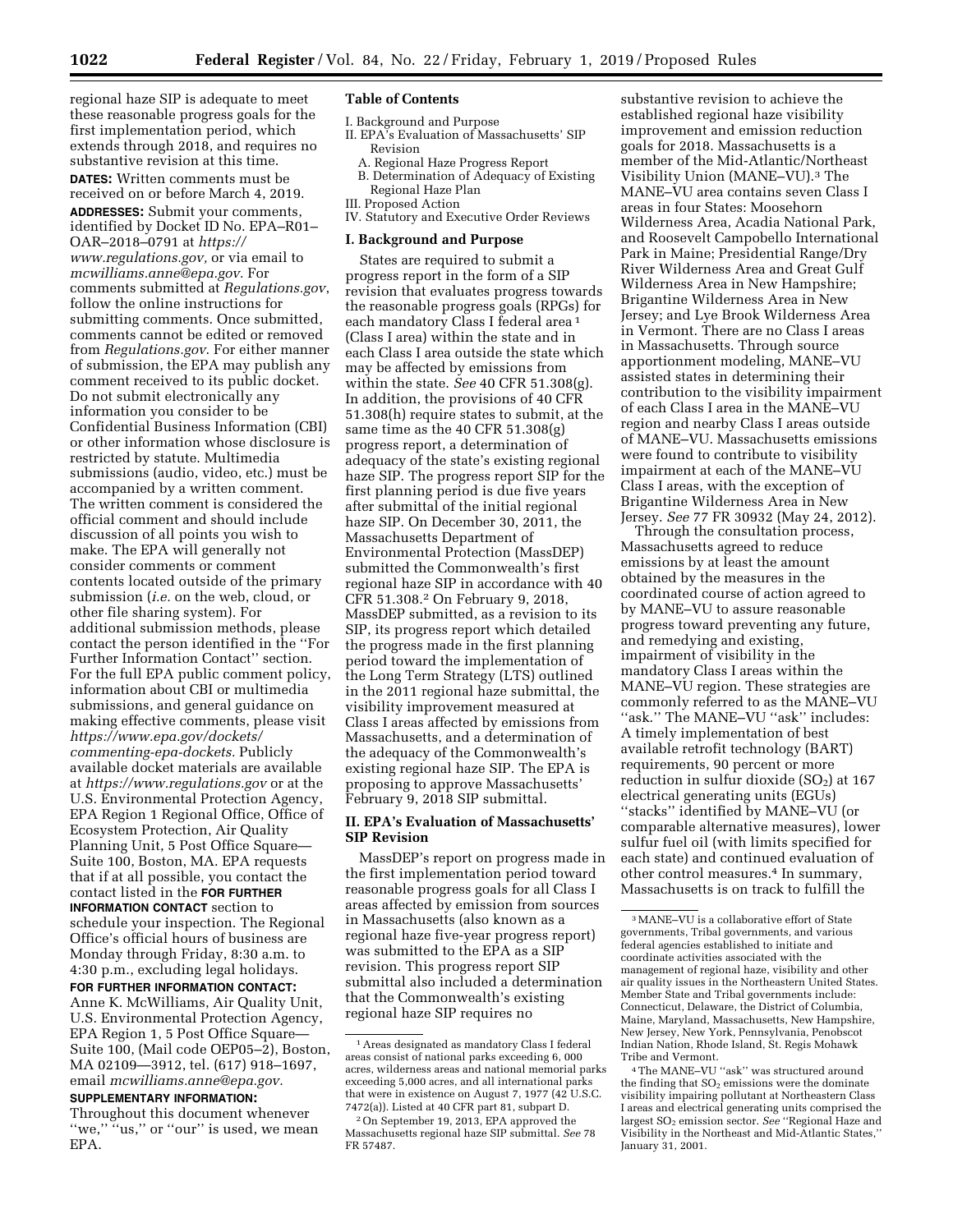MANE–VU ''ask'' by adopting and implementing an alternative to the BART, $5$  reducing  $SO<sub>2</sub>$  emissions at identified stacks, and implementing the low sulfur in fuel strategy.

## *A. Regional Haze Progress Report*

This section includes the EPA's analysis of MassDEP's progress report SIP submittal and an explanation of the basis of our proposed approval.

The 2011 Massachusetts regional haze SIP included the following key measures: BART determinations for two municipal waste combustors, an EGU alternative to BART strategy,  $SO<sub>2</sub>$ emission reductions from ten targeted EGU stacks, and an adopted regulation which reduces the sulfur content of #2 distillate oil and #4/#6 residual oil. EPA's analysis of the Massachusetts regional haze SIP for the first planning period can be found at 77 FR 30932 (May 24, 2012) and will not be restated here.

Table 3.1 of the Massachusetts progress report details the status of units subject to BART and the alternative to BART. All units have either been retired or have adopted permit revisions to implement BART or Alternative to BART. Table 3.2 of the Massachusetts progress report shows that the actual 2017  $SO_2$  and  $NO<sub>x</sub>$  reductions are 99% and 97%, respectively, of the 2018 alternative to BART reduction target. Similarly, Table 3.3 shows a 99% reduction in  $SO<sub>2</sub>$  from the targeted EGUs, far surpassing the expected 90% reduction.

Massachusetts also adopted the MANE–VU low sulfur strategy. EPA

approved the Massachusetts low sulfur in fuel regulation concurrent with EPA's approval of the Massachusetts regional haze SIP. *See* 78 FR 57487 (September 19, 2013).

EPA is proposing to find that MassDEP has adequately addressed the applicable provisions under 40 CFR 51.308(g) with the demonstrated implementation of measures within Massachusetts, including implementing the alternative to BART.

During the development of the regional haze SIP for the first planning period, MANE–VU and MassDEP  $d$  determined that  $SO<sub>2</sub>$  was the greatest contributor to anthropogenic visibility impairment at nearby Class I areas. Therefore, the bulk of the visibility improvement achieved in the first planning period was expected to be from reductions in  $SO<sub>2</sub>$  emissions. Table 4.1 of the 2018 progress report presents data from statewide Massachusetts emission inventories developed for the years 2002, 2011, 2014, and projected inventories for 2018 for  $SO<sub>2</sub>$ , nitrogen oxides ( $NO<sub>X</sub>$ ), and fine particulates with diameters that are generally less than 2.5 micrometers  $(PM<sub>2.5</sub>)$ . From 2002 through 2014, the Commonwealth's overall  $SO<sub>2</sub>$  emission were reduced from 134,824 tons to 19,882 tons of  $SO_2$ , below the 2018 projection of 60,061 tons  $SO<sub>2</sub>$ . For  $NO<sub>x</sub>$ , from 2002 to 2014, the Commonwealth achieved an overall 54% reduction in  $NO<sub>X</sub>$  from 266,098 tons to 120,054 tons. The 2018  $NO<sub>x</sub>$ projection for 2018 was 126,510 tons. Finally, from 2002 to 2014,  $PM_{2.5}$ emissions were reduced from 53,000 tons to 39,000 tons, once again

surpassing the  $40,956$  tons  $PM_{2,5}$ projection for 2018.

EPA finds that Massachusetts has adequately addressed the applicable provisions under 40 CFR 51.308(g). MassDEP compared the most recently updated emissions inventory data available at the time of development of the progress report with the baseline emissions inventory data from its regional haze SIP. The progress report appropriately details the  $2014$   $SO<sub>2</sub>$ ,  $NO<sub>X</sub>$ , and  $PM<sub>2.5</sub>$  reductions achieved, by sector, thus far in the regional haze planning period.

The provisions under 40 CFR 51.308(g) also require that states with Class I areas within their borders to provide information on current visibility conditions and the difference between current visibility conditions and baseline visibility conditions expressed in terms of five-year averages of these annual values. Massachusetts has no Class I areas, but the Class I areas affected by emissions from Massachusetts have visibility conditions better than baseline conditions and conditions predicted for 2018. The Interagency Visual Environmental monitoring program (IMPROVE) provides data on the air pollutants that constitute regional haze. The MassDEP progress report includes data from the IMPROVE sites at Class I areas affected by emissions from Massachusetts. Tables 1 and 2 below show the progress from the baseline 2000–2004 five-year average visibility through the most recent 2012–2016 five-year period for the 20% haziest days and 20% cleanest days.

# TABLE 1—20% HAZIEST DAYS BASELINE, REASONABLE PROGRESS GOALS, AND OBSERVED VISIBILITY IN DECIVIEWS (dv)

| Class I Area IMPROVE * site | Baseline<br>$(2000 - 2004)$ | Reasonable<br>progress goal<br>(2018) | 5-Year<br>average<br>observed<br>$(2012 - 2016)$ | Met the<br>2018<br>progress<br>qoal? |
|-----------------------------|-----------------------------|---------------------------------------|--------------------------------------------------|--------------------------------------|
|                             | 22.9                        | 19.4                                  | 17.4 <sub>1</sub>                                | Yes.                                 |
|                             | 22.8                        | 19.1                                  | 16.4                                             | Yes.                                 |
|                             |                             |                                       |                                                  |                                      |
|                             | 24.4                        | 20.9                                  | 18.0 l                                           | Yes.                                 |
|                             | 21.7                        | 19.0                                  | 16.3                                             | Yes.                                 |
|                             |                             |                                       |                                                  |                                      |

TABLE 2—20% CLEANEST DAYS BASELINE, REASONABLE PROGRESS GOALS, AND OBSERVED VISIBILITY IN DECIVIEWS

<sup>(</sup>dv)

| Class I Area IMPROVE* site | Baseline<br>$(2000 - 2004)$ | Reasonable<br>progress goal<br>(2018) | 5-Year<br>average<br>observed<br>$(2012 - 2016)$ | Met the<br>2018<br>progress<br>qoal? |
|----------------------------|-----------------------------|---------------------------------------|--------------------------------------------------|--------------------------------------|
| Acadia National Park (ME)  | 8.78                        | 8.3                                   | 6.6                                              | Yes.                                 |
| Great Gulf Wilderness (NH) | 7.7                         | 7.2                                   |                                                  | Yes.                                 |

5The Massachusetts alternative to BART strategy is comprised of a combination of source

retirements, emission limits for various EGUs, and sulfur in fuel requirements. For more details see 77 FR 30932 (May 24, 2012).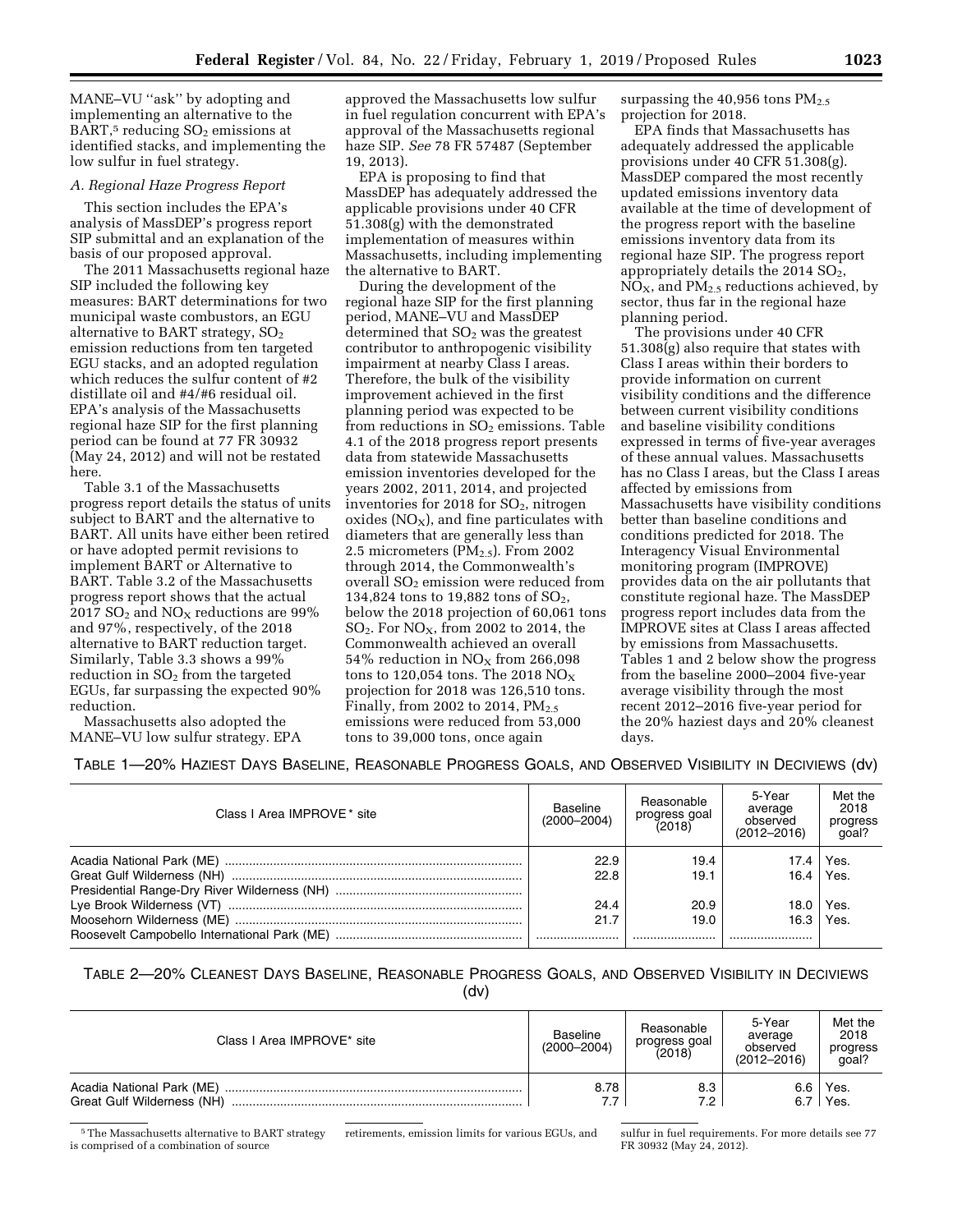|  | Table 2—20% Cleanest Days Baseline, Reasonable Progress Goals, and Observed Visibility in Deciviews |                |  |  |  |
|--|-----------------------------------------------------------------------------------------------------|----------------|--|--|--|
|  |                                                                                                     | (dv)-Continued |  |  |  |

| Class I Area IMPROVE* site | <b>Baseline</b><br>$(2000 - 2004)$ | Reasonable<br>progress goal<br>(2018) | 5-Year<br>average<br>observed<br>$(2012 - 2016)$ | Met the<br>2018<br>progress<br>qoal? |
|----------------------------|------------------------------------|---------------------------------------|--------------------------------------------------|--------------------------------------|
|                            | 6.4<br>9.2                         | <br>5.5<br>8.6<br>                    | <br>6.7<br>                                      | Yes.<br>Yes.                         |

\*Data from *Tracking Visibility Progress 2004–2016,* as posted at *[http://www.maine.gov/dep/ftp/MVTSC/RH](http://www.maine.gov/dep/ftp/MVTSC/RH_METRICS_TRENDS/)*\_*METRICS*\_*TRENDS/* on January 30, 2018.

EPA notes the substantial improvement in visibility at Class I Areas impacted by Massachusetts emissions. These Class I areas have met the RPGs for the first regional haze planning period.

EPA proposes to find Massachusetts provided the required information regarding visibility conditions to meet the applicable requirements under 40 CFR 51.308(g), specifically providing baseline visibility conditions (2000– 2004) and current conditions based on IMPROVE monitoring data (2012–2016), and an assessment of the change in visibility impairment at nearby Class I areas.

In its progress report SIP, MassDEP presents data from statewide emissions inventories developed for the years 2002, 2011, and 2014 with projected inventories for 2018 for  $SO_2$ ,  $NO_X$ , and PM2.5. Massachusetts' emission categories include the following source categories: EGU point, non-EGU point, point, area, on-road mobile, and nonroad mobile. The 2014 emissions for all pollutants of concern and all source sectors were below the projections for 2018 contained in the regional haze SIP. Reductions achieved by 2014 are 54% for  $NO<sub>X</sub>$ , 85% for  $SO<sub>2</sub>$ , and 25% for  $PM<sub>2.5</sub>$ 

EPA is proposing to find that MassDEP adequately addressed the provisions of 40 CFR 51.308(g). The progress report compared the most recent updated emission inventory data available at the time of the development of the progress report with baseline emissions used in the modeling for the regional haze SIP.

In its progress report SIP, Massachusetts did not find any significant changes in emissions of  $SO<sub>2</sub>$ ,  $NO<sub>X</sub>$ , and  $PM<sub>2.5</sub>$  which might impede or limit progress during the first planning period. As noted earlier, haze at Class I areas affected by Massachusetts emissions has improved to levels to meet or exceed the RPG. EPA therefore proposes to approve MassDEP's 2018 SIP submission.

In its progress report SIP, Massachusetts concludes the elements and strategies relied on in its original regional haze SIP are sufficient to enable Massachusetts and neighboring states to meet all established RPGs. As shown in Table 1 above, visibility on the most impaired days from 2000 through 2016 has improved at all Class I areas affected by emissions from Massachusetts (and all RPGs have already been met.)

EPA proposes to agree with MassDEP's conclusion that Massachusetts has adequately addressed the provisions for the first planning period progress report. EPA views this requirement as an assessment that should evaluate emissions and visibility trends and other readily available information. In its progress report, MassDEP described the improving visibility trends using data from the IMPROVE network and the downward emission trends in key pollutants in the Commonwealth. MassDEP determined its regional haze SIP is sufficient to meet the RPGs for the Class I areas impacted by the Commonwealth's emissions.

Massachusetts does not have any Class I areas and is not required to monitor for visibility-impairing pollutants. The Massachusetts visibility monitoring strategy relies upon Class I area participation in the IMPROVE network. EPA proposes to find that Massachusetts has adequately addressed the requirements for a monitoring strategy for regional haze and proposes to determine no further modifications to the monitoring program are necessary.

### *B. Determination of Adequacy of Existing Regional Haze Plan*

In its progress report, MassDEP submitted a negative declaration to EPA regarding the need for additional actions or emission reductions in Massachusetts beyond those already in place and those to be implemented by 2018 according to the Massachusetts regional haze plan.

In the 2018 SIP submittal, MassDEP determined the existing regional haze SIP requires no further substantive revision at this time to achieve the RPGs

for the Class I areas affected by the Commonwealth's sources. The basis for the Commonwealth's negative declaration is the finding that visibility has improved at all Class I areas in the MANE–VU region. In addition,  $SO<sub>2</sub>$  and PM2.5 emissions for the latest emission inventory for Massachusetts have decreased to levels below projections for 2018.

EPA proposes to conclude that MassDEP has adequately addressed the provisions under 40 CFR 51.308(h) because visibility and emission trends indicate that Class I areas impacted by Massachusetts sources are meeting or exceeding the RPGs for 2018.

## **III. Proposed Action**

EPA is proposing to approve Massachusetts' regional haze progress report as meeting the requirements of 40 CFR 51.308(g) and (h). EPA is soliciting public comments on the issues discussed in this notice or on other relevant matters. These comments will be considered before taking final action. Interested parties may participate in the Federal rulemaking procedure by submitting written comments to this proposed rulemaking by following the instructions listed in the **ADDRESSES** section of this **Federal Register**.

## **IV. Statutory and Executive Order Reviews**

Under the Clean Air Act, the Administrator is required to approve a SIP submission that complies with the provisions of the Act and applicable Federal regulations. 42 U.S.C. 7410(k); 40 CFR 52.02(a). Thus, in reviewing SIP submissions, EPA's role is to approve state choices, provided that they meet the criteria of the Clean Air Act. Accordingly, this proposed action merely approves state law as meeting Federal requirements and does not impose additional requirements beyond those imposed by state law. For that reason, this proposed action:

• Is not a significant regulatory action subject to review by the Office of Management and Budget under